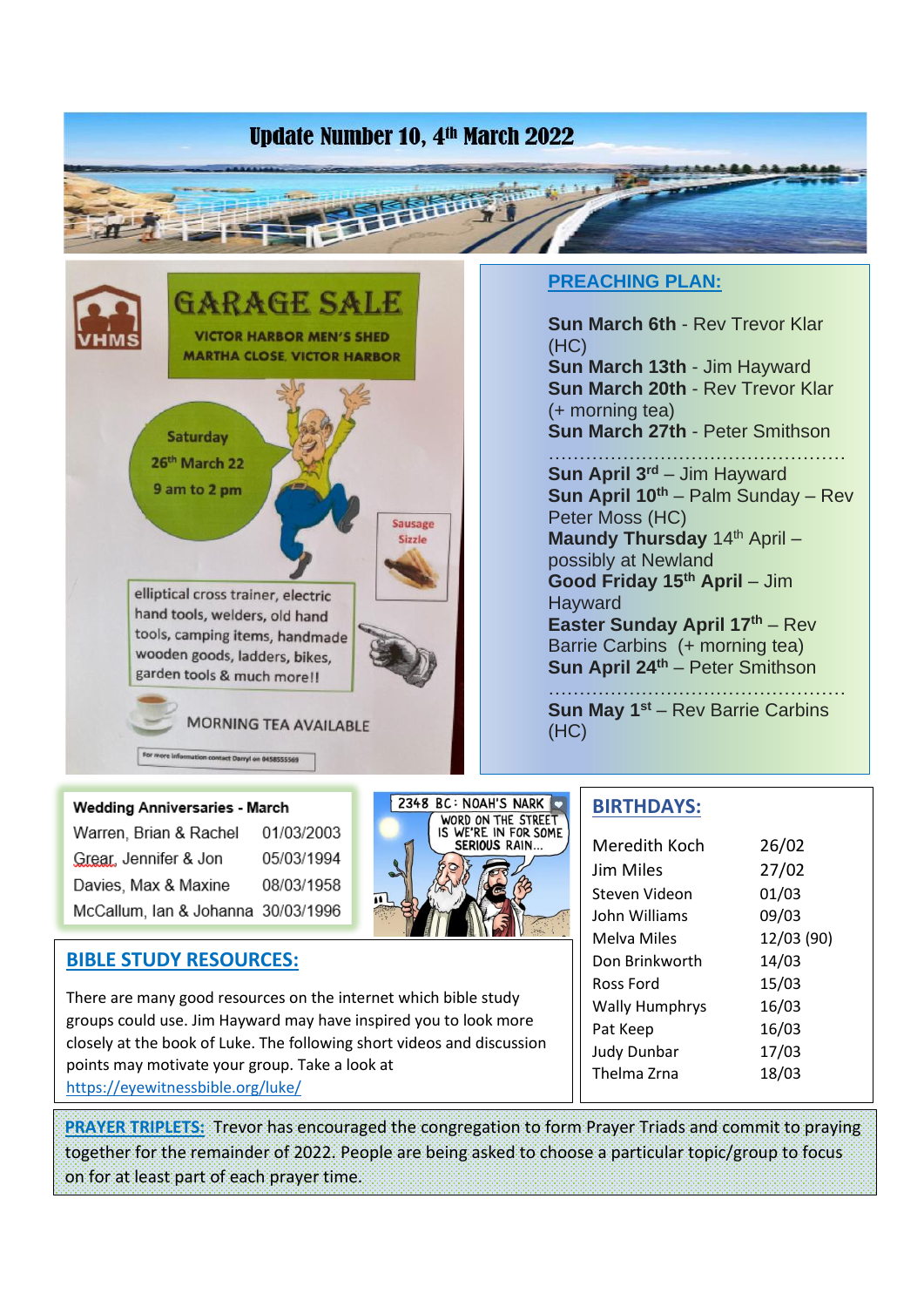

## **AN OFFER FROM PORT ELLIOT:** 40 days of Lent – Getting ready for Easter

Lent, beginning on Ash Wednesday and finishing on Good Friday is a unique time in the Christian church, echoing the temptations of Jesus in the wilderness. Many Christians turn from luxuries, such as meat or chocolate, or take up extra Bible Studies, or kind deeds, or give sacrificially. This year, after two Lents altered by Covid, let us rededicate ourselves anew, until we can rejoice together on Easter Day.

Ash Wednesday 2nd March 5 pm at Newland Memorial Combined Service with Ashes and communion

Study Groups – this year we will meet in the halls at Newland and Port Elliot so we can socially distance and keep one another safe, with groups on Tuesdays, Wednesdays and Thursdays beginning in the week of  $8<sup>th</sup>$  of March and running for 5 weeks. Please sign up with your preference for mornings, afternoons or evenings.

> The Study we will use this year is Finding Jesus in the Stranger, a look at Luke's gospel through the lens of the people of Ambon in Indonesia, where Christians live in equal numbers with their Muslim neighbours. The Study was prepared by Rev Michael Earl, from the Bowral/Kangaloon Uniting Church. No previous knowledge is a prerequisite, just the willingness to listen and share. We will pray with and for one another, and share a cuppa and a bite to eat.

One of the groups, possibly on Tuesday morning, will visit those unable to leave home, so let us know who might be interested. We can also make the study available for private study at home.

Evening Worship on April 10<sup>th</sup> Port Elliot– Last Supper – sharing a meal as Jesus did – a celebration of freedom and remembrance.

Good Friday – combined service at Port Elliot 10 am

For further information – email Anne Butler at [quince1984@gmail.com](mailto:quince1984@gmail.com), or 0416 295 607.

## **BEING LIKE JESUS:**

A mother was preparing pancakes for her sons, Kevin, age five and Ryan, three. The boys began to argue over who would get the first pancake. Their mother saw the opportunity for a moral lesson so she said; "Now boys, if Jesus were sitting here, He would say, 'Let my brother have the first pancake. I can wait." Kevin turned to his younger brother and said, "Ryan, you be Jesus."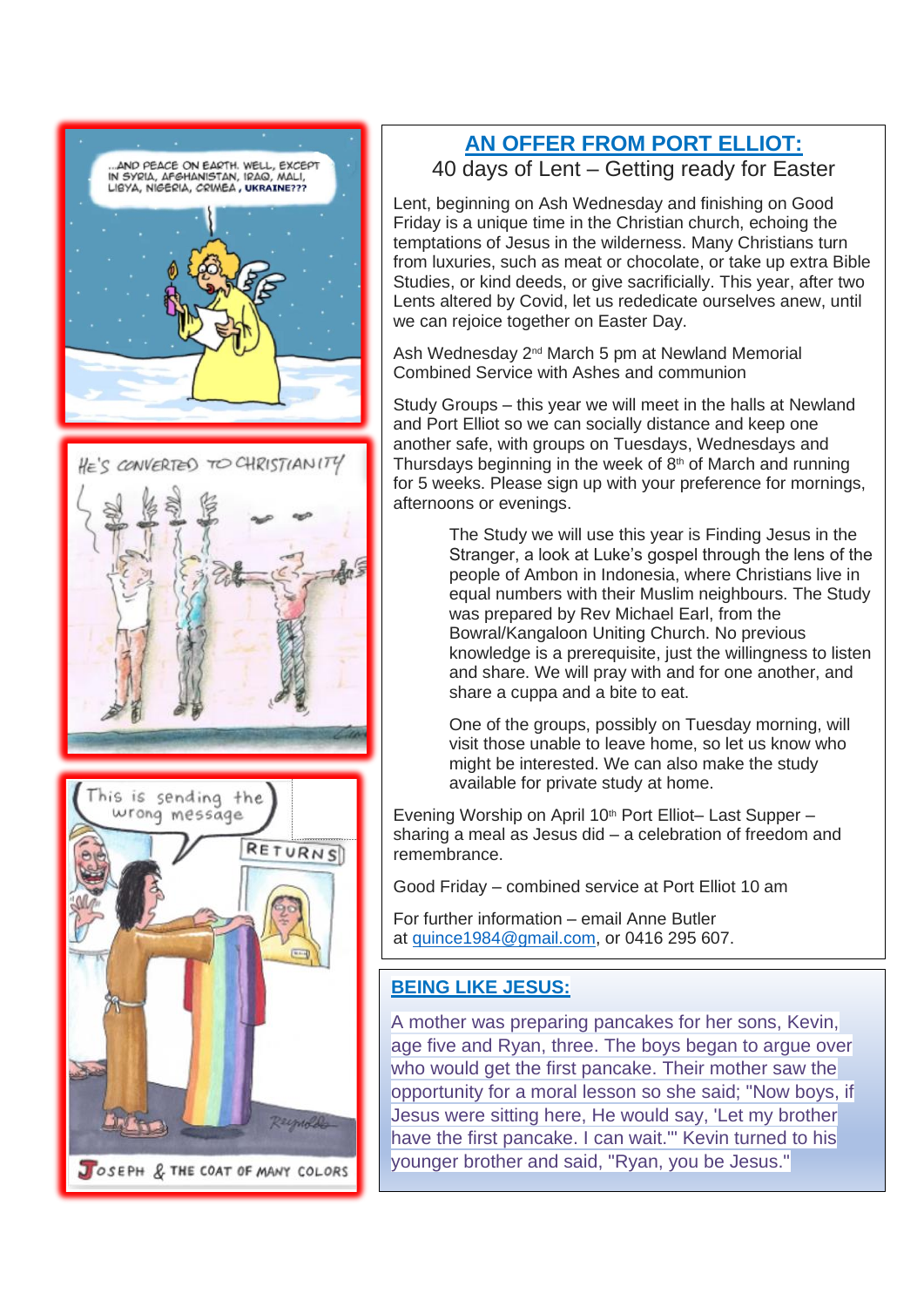

Drawing on the Uniting Church's *Our Vision for a Just Australia* statement, a 4-page guide provides links to prayers, campaigns, and resources for raising awareness and taking action

during the season of Lent. [Read more](https://unitingchurchinsa.cmail20.com/t/j-l-zdknid-atktunyu-j/)



During these difficult times UCA is pleased to provide us with resources for worship leaders to use to encourage people to worship and pray together as a gathered community or at home. These resources have been prepared by Rev Cheryl Wilson: [Read more](https://unitingchurchinsa.cmail20.com/t/j-l-zdknid-atktunyu-u/)

# **OUR PEOPLE:**

**Sue Klar** who had significant surgery earlier this week. The surgery itself appears to have gone well. **Christine Abbott** is in SCH following her fall and remains in some pain. **Max Davies** has also spent time in SCH this week – an unknown problem at this stage - possibly Vertigo.

We are pleased that Janet Ezard and Pat Keep have offered their services to help run our church office. They intend to slowly ease themselves into the position and Lorraine Carbins will help them become familiar with the many roles.

**SCCC:** To church members.

This is your SCCC Representative Di Foxy. I'm informing you that the 1<sup>st</sup> Sunday in each month is the day your help of food goods, cash donations, food vouchers will be greatly received.

Please give me the cash donations and vouchers – if I am not at church, then give them to Jim Miles. Thank you.

The vouchers I think can be from Vegout, Drakes, IGA and Foodland. I know that Coles and Woolies do them for sure.

The foods that are needed are as follows – jars of jam, vegemite, spaghetti sauce (passata); tins of baked beans, spaghetti, tomatoes, vegies (NOT CHICKPEAS); spaghetti, pastas, longlife and Weetbix.

I'm also after wool and stuffing (pillows/cushions etc) so I can continue to knit toys, beanies and jumpers for the children. Thank you and God bless you. …. Di Foxy